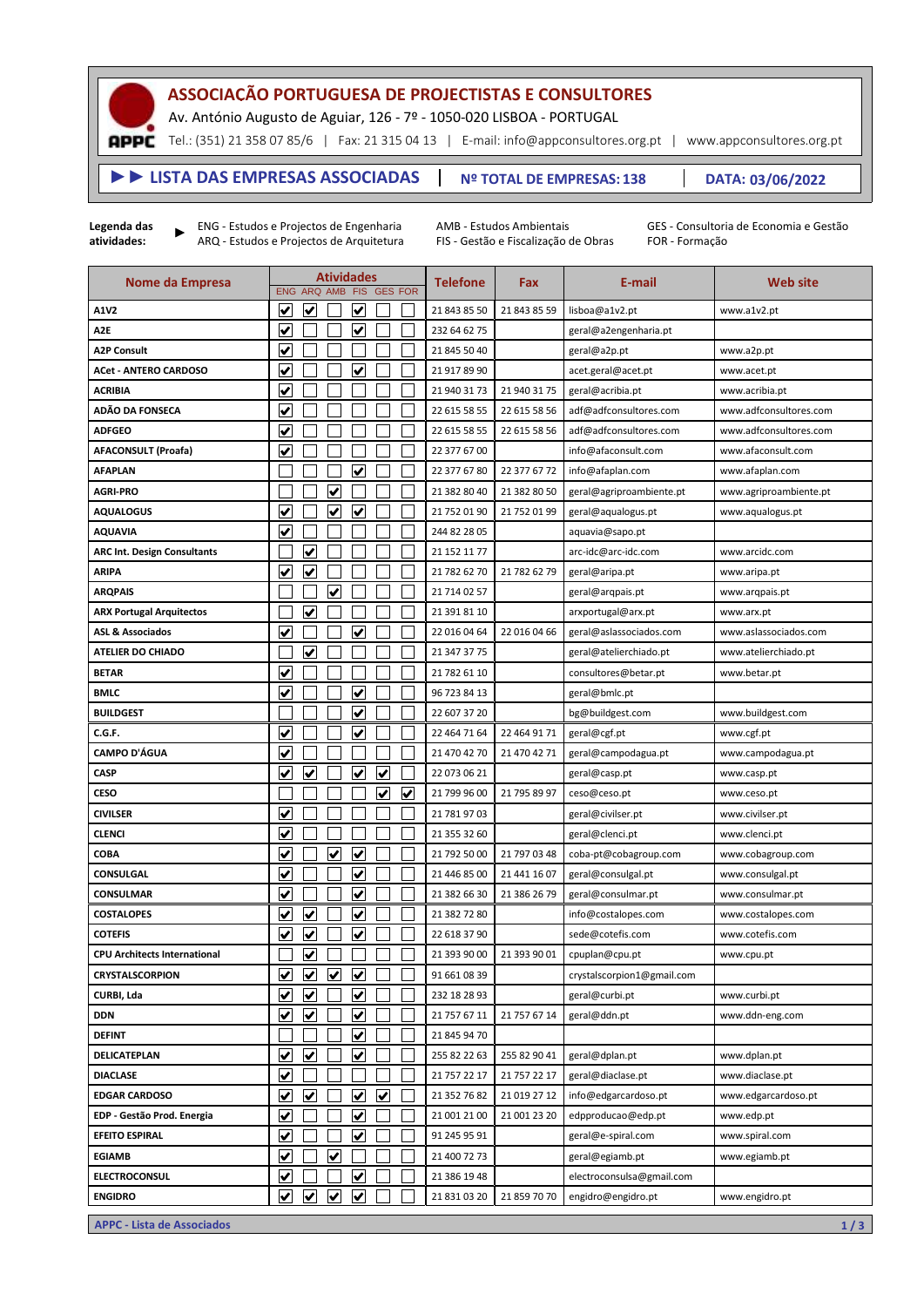| Nome da Empresa                          | <b>Atividades</b>               |                         |                         |                         |                         |                         | <b>Telefone</b><br>Fax | E-mail       | <b>Web site</b>             |                                |
|------------------------------------------|---------------------------------|-------------------------|-------------------------|-------------------------|-------------------------|-------------------------|------------------------|--------------|-----------------------------|--------------------------------|
|                                          |                                 |                         |                         | ENG ARQ AMB FIS         |                         | <b>GES FOR</b>          |                        |              |                             |                                |
| <b>ENGIRIA</b>                           | <u>V</u>                        |                         |                         | V                       |                         |                         | 234 02 90 00           |              | geral@engiria.pt            | www.engiria.pt                 |
| ENGº TAVARES VIEIRA                      | $\checkmark$                    | $\overline{\mathbf{v}}$ |                         | $\overline{\mathbf{v}}$ |                         |                         | 296 47 00 60           | 296 47 00 61 | geral@etvieira.com.pt       | www.etvieira.com.pt            |
| ERGOPROJECT                              | V                               | ✓                       |                         | V                       |                         |                         | 21 150 54 23           | 21 723 06 75 | geral@ergoproject.pt        | www.ergoproject.pt             |
| ESTRUTOVIA                               | $\overline{\mathbf{v}}$         |                         |                         |                         |                         |                         | 21 471 32 35           | 21 471 32 47 | geral@estrutovia.com        | www.estrutovia.com             |
| <b>FASE</b>                              | $\blacktriangledown$            | $\blacklozenge$         | $\blacktriangledown$    | V                       |                         |                         | 22 619 14 00           | 22 610 80 55 | geral@fase.pt               | www.fase.pt                    |
| <b>FCGAB</b>                             | $\blacktriangledown$            |                         |                         |                         |                         |                         | 255 86 34 83           |              | geral@fcgab.pt              | www.fcgab.pt                   |
| FFC                                      |                                 |                         |                         | V                       |                         |                         | 21 360 92 00           |              | ffc@ffc.pt                  | www.ffc.pt                     |
| FGP                                      | V                               |                         |                         | ✔                       |                         |                         | 282 34 36 74           | 282 35 26 37 | geral@fgp-engcivil.pt       | www.fgp-engcivil.pt            |
| FRAÚSTO & Cª                             | $\overline{\mathbf{v}}$         |                         |                         |                         |                         |                         | 21 357 02 69           |              | geral@frausto.pt            | www.frausto.pt                 |
| <b>FUTURE PROMAN</b>                     | $\overline{\mathbf{v}}$         |                         | $\overline{\mathbf{v}}$ | V                       | $\overline{\mathbf{v}}$ |                         | 21 304 10 50           |              | geral@future-motion.pt      | www.future-motion.eu           |
| <b>GAPRES</b>                            | $\overline{\mathbf{v}}$         |                         |                         |                         |                         |                         | 21 845 30 20           | 21 848 48 44 | gapres@gapres.pt            | www.gapres.pt                  |
| <b>GARCIA VAZQUEZ</b>                    | $\checkmark$                    |                         |                         | $\checkmark$            |                         |                         | 21 854 31 00           | 21 854 31 08 | geral@gvengenharia.pt       | www.gvengenharia.pt            |
| <b>GCS Engenheiros Consultores</b>       | $\overline{\blacktriangledown}$ |                         |                         | V                       |                         |                         | 93 643 32 48           |              | gcs.consultores@outlook.com | www.gcsengenheirosconsultores. |
| GEOÁREA                                  | $\checkmark$                    |                         | ✔                       | ✔                       |                         |                         | 21 419 61 95           | 21 419 12 22 | geral@geoarea.pt            | www.geoarea.pt                 |
| <b>GEOCONTROLE</b>                       | V                               |                         |                         |                         |                         |                         | 21 995 80 00           | 21 995 80 01 | mail@geocontrole.pt         | www.geocontrole.com            |
| GEOVIA                                   | $\overline{\mathbf{v}}$         |                         |                         |                         |                         |                         | 21 910 88 80           | 21 910 88 88 | geral@geovia.pt             | www.geovia.pt                  |
| <b>GM ENGENHARIA</b>                     | V                               |                         |                         | V                       |                         |                         | 22 095 83 23           |              | geral@gmengenharia.pt       | www.gmengenharia.pt            |
| GPIC                                     | V                               |                         |                         |                         |                         |                         | 22 605 34 74           | 22 605 34 75 | gpic@gpic.pt                |                                |
| GRAVIDADE                                | ⊽                               |                         |                         |                         |                         |                         | 21 848 44 24           |              | info@gravidade.pt           | www.gravidade.pt               |
| <b>GRID International</b>                | V                               |                         |                         |                         |                         |                         | 21 319 12 20           |              | grid@grid.pt                | www.grid.pt                    |
| GWIC                                     | ⊻                               |                         |                         | V                       |                         |                         | 21 793 02 79           |              | pt@gwicgroup.com            | www.gwicgroup.com              |
| <b>HIDRA</b>                             | $\blacktriangledown$            |                         |                         |                         |                         |                         | 21 352 13 66           |              | geral@hidra.pt              | www.hidra.pt                   |
| <b>HIGHPLAN Portugal</b>                 |                                 | ✔                       |                         |                         |                         |                         | 21 096 28 23           |              | info@highplan.org           | www.facebook.com/highplan?fref |
| <b>HP - ENGENHARIA</b>                   | $\overline{\mathbf{v}}$         |                         |                         |                         |                         |                         | 21 395 05 31           |              | geral@hpengenharia.pt       | www.hpengenharia.pt            |
| IGC                                      | $\overline{\mathbf{v}}$         |                         |                         | V                       | $\overline{\mathbf{v}}$ |                         | 21 351 07 81           |              | igc@igconsult.com           | www.igconsult.com              |
| IP Engenharia                            | V                               |                         |                         | V                       |                         |                         | 21 102 46 00           | 21 102 18 91 | info@ipengenharia.pt        | www.ipengenharia.pt            |
| J. L. CÂNCIO MARTINS                     | $\checkmark$                    |                         |                         |                         |                         |                         | 21 412 30 10           | 21 412 30 11 | jlcm@jlcm.pt                | www.jlcm.pt                    |
| JETsj - Geotecnia                        | <u>V</u>                        |                         |                         | V                       |                         | $\overline{\mathbf{v}}$ | 21 050 51 50           | 21 896 20 91 | info@jetsj.com              | www.jetsj.com                  |
| <b>JRTORRES</b>                          | $\blacktriangledown$            |                         |                         | $\overline{\mathbf{v}}$ |                         |                         | 258 80 90 40           | 258 80 90 41 | geral@jrtorres.com          | www.jrtorres.com               |
| JSJ                                      | ⊻                               |                         |                         |                         |                         |                         | 21 313 94 00           | 21 313 94 09 | info@jsj.pt                 | www.jsj.pt                     |
| KN - Engenharia                          | V                               |                         |                         |                         |                         |                         | 253 24 89 00           |              | geral@kn-engenharia.pt      | www.kn-engenharia.pt           |
| <b>LAYOUT</b>                            | V                               |                         |                         |                         |                         |                         | 22 605 42 22           | 22 605 42 24 | info@layout.pt              | www.layout.pt                  |
| LCW                                      | V                               |                         |                         |                         |                         |                         | 21 010 63 50           | 21 010 63 51 | geral@lcwconsult.com        | www.lcwconsult.com             |
| LUSOFABRIL                               | $\overline{\mathbf{v}}$         |                         |                         | <u>V</u>                |                         |                         | 21 272 57 50           |              | geral@lusofabril.com        | www.lusofabril.com             |
| <b>LxOPERA Projects</b>                  |                                 | $\checkmark$            |                         | $\overline{\mathbf{v}}$ |                         |                         | 21 862 11 10           | 21 862 11 19 | lisboa@opera-projects.com   | www.opera-projects.com         |
| MC2E                                     | $\overline{\mathbf{v}}$         |                         |                         | ⊻                       |                         |                         | 22 374 54 33           | 22 374 54 35 | engenharia@mc2e.pt          | www.mc2e.pt                    |
| <b>MECH Consultores</b>                  | V                               | $\checkmark$            |                         | V                       |                         |                         | 239 48 21 07           | 239 48 21 09 | geral@mechconsultores.com   | www.mechconsultores.com        |
| MEDIO                                    | V                               | V                       |                         | V                       |                         |                         | 22 947 94 00           | 22 947 94 01 | medio@medio.pt              | www.medio.pt                   |
| MSW                                      | $\overline{\mathbf{v}}$         |                         |                         | $\overline{\mathbf{v}}$ |                         |                         | 296 28 70 31           |              | geral@msw-consultores.pt    | www.msw-consultores.pt         |
| <b>MULTIPROJECTUS.COM</b>                | ⊻                               | ✔                       |                         |                         |                         |                         | 253 05 93 43           |              | geral@multiprojectus.com    | www.multiprojectus.com         |
| <b>NEMUS</b>                             |                                 |                         | ⊻                       |                         |                         |                         | 21 710 31 60           | 21 710 31 69 | nemus@nemus.pt              | www.nemus.pt                   |
| <b>NEWTON - C</b>                        | $\blacktriangledown$            | $\blacklozenge$         |                         |                         |                         |                         | 22 507 60 90           |              | geral@newton.pt             | www.newton.pt                  |
| NLA - Nuno Leónidas Arq.                 |                                 | ✓                       |                         |                         |                         |                         | 21 454 44 30           | 21 454 44 39 | adm@nla.pt                  | www.nla.pt                     |
| NORAQUA                                  | $\overline{\mathbf{v}}$         |                         |                         |                         |                         |                         | 22 834 95 50           | 22 834 95 59 | noraqua@noraqua.pt          | www.noraqua.pt                 |
| NORMA AÇORES                             | ⊻                               | $\checkmark$            | $\overline{\mathbf{v}}$ | <u>V</u>                | $\overline{\mathbf{v}}$ | $\overline{\mathbf{v}}$ | 296 20 96 50           |              | geral@norma-acores.pt       | www.norma-acores.pt            |
| NORMALURBE II                            | V                               | ⊻                       |                         | ⊻                       |                         |                         | 21 926 50 70           | 21 926 50 78 | normalurbe@normalurbe.pt    | www.normalurbe.pt              |
| NRV   NORVIA                             | $\overline{\mathbf{v}}$         |                         |                         | <u>V</u>                |                         |                         | 259 30 92 00           | 259 30 92 04 | vilareal@nrv-norvia.com     | www.nrv-norvia.com             |
| OCEANING                                 | $\overline{\mathbf{v}}$         |                         |                         |                         |                         |                         | 21 778 00 88           |              | geral@oceaning.pt           | www.oceaning.pt                |
| OPTIMYZER                                | $\blacktriangledown$            |                         |                         | $\checkmark$            |                         |                         | 21 828 96 62           |              | geral@optimyzer.pt          | www.optimyzer.pt               |
| ΟZ                                       | $\overline{\mathbf{v}}$         |                         |                         | $\checkmark$            |                         | $\overline{\mathbf{v}}$ | 21 356 33 71           | 21 315 35 50 | ger@oz-diagnostico.pt       | www.oz-diagnostico.pt          |
| PAULO PEREIRA                            | V                               |                         |                         |                         |                         |                         | 22 464 34 11           |              | geral@ppsec.pt              | www.ppsec.pt                   |
| PCG CONSULPLANO VIATÚNEL                 | $\overline{\mathbf{v}}$         |                         |                         | $\overline{\mathbf{v}}$ |                         |                         | 21 359 26 00           |              | geral@consulplano.pt        |                                |
| PCG PROFABRIL XXI                        | $\overline{\mathbf{v}}$         |                         | $\overline{\mathbf{v}}$ | <u>V</u>                |                         |                         | 21 845 94 70           | 21 845 94 79 | geral@profabrilxxi.com      | www.profabril.com              |
| <b>PENGEST</b>                           |                                 |                         |                         | $\overline{\mathbf{v}}$ |                         |                         | 21 796 32 14           | 21 796 30 46 | geral@pengest.pt            |                                |
| PERRY DA CÂMARA E ASSOC.                 | $\blacklozenge$                 |                         |                         |                         |                         |                         | 21 392 09 00           | 21 392 09 09 | mail@pcaengenharia.pt       | www.pcaengenharia.pt           |
| <b>APPC - Lista de Associados</b><br>2/3 |                                 |                         |                         |                         |                         |                         |                        |              |                             |                                |